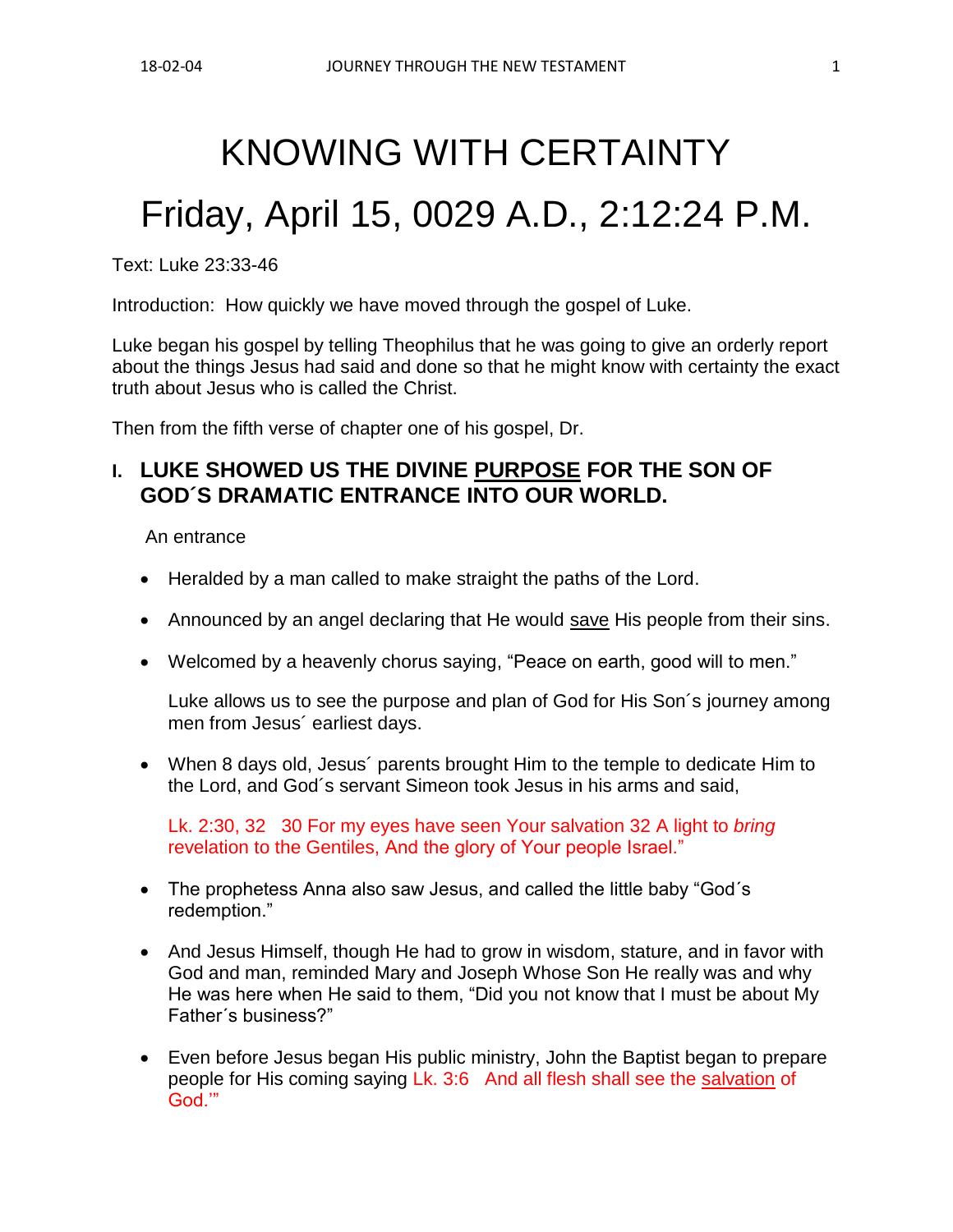• And when Jesus began the work for which the Father had sent Him, by being baptized by His cousin, Luke tells us …

Lk. 3:22 And the Holy Spirit descended in bodily form like a dove upon Him, and a voice came from heaven which said, "You are My beloved Son; in You I am well pleased."

- Even the devil knew why Jesus had come into the world. He tried to corrupt God´s innocent Lamb so that He could not qualify as the sacrifice for the sin of man. He tried to divert Him from the cross by offering Jesus an easy victory without the agony, but Jesus said, "Get behind Me, Satan!"
- As Jesus traveled with His twelve apostles, He made clear His purpose. He said to them,

Lk. 18: 31, 33 31 Then He took the twelve aside and said to them, "Behold, we are going up to Jerusalem, and all things that are written by the prophets concerning the Son of Man will be accomplished. 33 They will scourge *Him* and kill Him. And the third day He will rise again."

• At the Last Supper, Jesus again told the disciples plainly what was about to happen.

Luke 22:19–20 … "This is My body which is given for you; … "This cup *is* the new covenant in My blood, which is shed for you."

- So on to the Garden of Gethsemane Jesus went,
	- o not seeking to avoid His betraying disciple but going to meet him there,
	- $\circ$  not hoping to avoid the cruel guards who would take Him to their wicked masters, but submissively yielding Himself to them,
	- $\circ$  not only restoring the ear lopped off by hasty Peter, but by His will holding back the legions of angels threatening to burst heaven´s doors to deliver the Lord of Glory from the hands of murderous men.
- Jesus went voluntarily, resolutely, intentionally, purposefully, toward the cross.
- In the trials He offered no defense of Himself. He clearly spoke of who He was, the Great I Am, but He did nothing to dissuade those who would condemn Him to modify their sentence.
- He was, as Isaiah had said some 800 years before

Is. 53:7b He was led as a lamb to the slaughter, And as a sheep before its shearers is silent, So He opened not His mouth.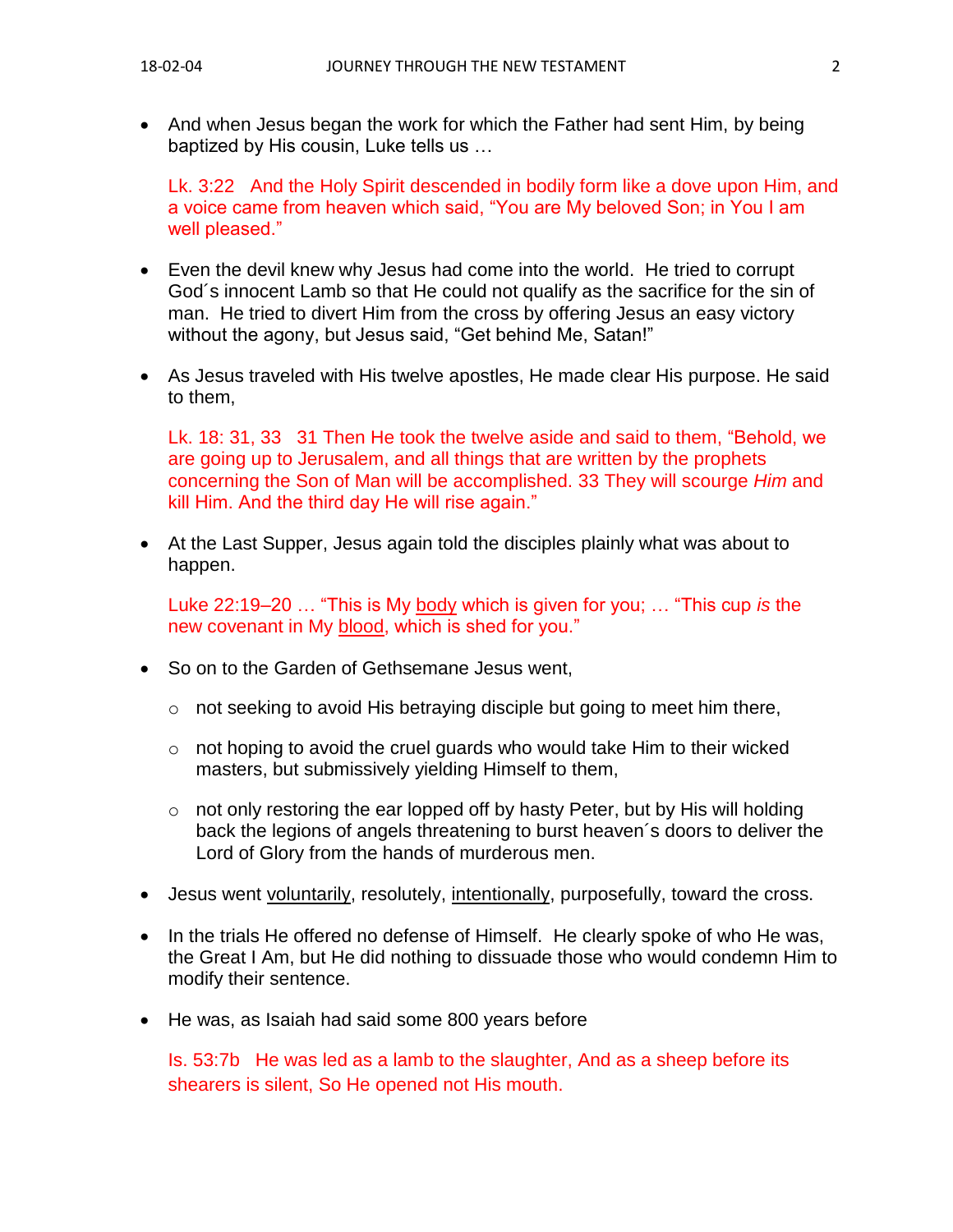• When the cowardly Roman Governor gave in to the blood thirsty demands of the priests and the crowd, Jesus began His final steps toward the cross.

Stand with me as we read Dr. Luke´s account that leads us to the culmination of the completion of purpose of God´s own Son departing from the glory of heaven to walk the dusty roads of Palestine. Perhaps also you will begin to see why I have given this sermon such a strange title.

## **Friday, April 15, 0029 A.D., 2:12:24 P.M.**

Lk. 23:33-46 33 And when they had come to the place called Calvary, there they crucified Him, and the criminals, one on the right hand and the other on the left. 34 Then Jesus said, "Father, forgive them, for they do not know what they do."

And they divided His garments and cast lots. 35 And the people stood looking on. But even the rulers with them sneered, saying, "He saved others; let Him save Himself if He is the Christ, the chosen of God."

36 The soldiers also mocked Him, coming and offering Him sour wine, 37 and saying, "If You are the King of the Jews, save Yourself."

38 And an inscription also was written over Him in letters of Greek, Latin, and Hebrew:

THIS IS THE KING OF THE JEWS.

39 Then one of the criminals who were hanged blasphemed Him, saying, "If You are the Christ, save Yourself and us."

40 But the other, answering, rebuked him, saying, "Do you not even fear God, seeing you are under the same condemnation? 41 And we indeed justly, for we receive the due reward of our deeds; but this Man has done nothing wrong." 42 Then he said to Jesus, "Lord, remember me when You come into Your kingdom."

43 And Jesus said to him, "Assuredly, I say to you, today you will be with Me in Paradise."

44 Now it was about the sixth hour, and there was darkness over all the earth until the ninth hour. 45 Then the sun was darkened, and the veil of the temple was torn in two. 46 And when Jesus had cried out with a loud voice, He said, "Father, 'into Your hands I commit My spirit.'" Having said this, He breathed His last.

As carefully as Luke documented the purpose of Christ´s coming,

# **II. LUKE CAREFULLY RECORDS THE DETAILS OF THE FULFILLMENT OF THAT PURPOSE.**

• The crucifixion of the only begotten Son of God began at 9 a.m.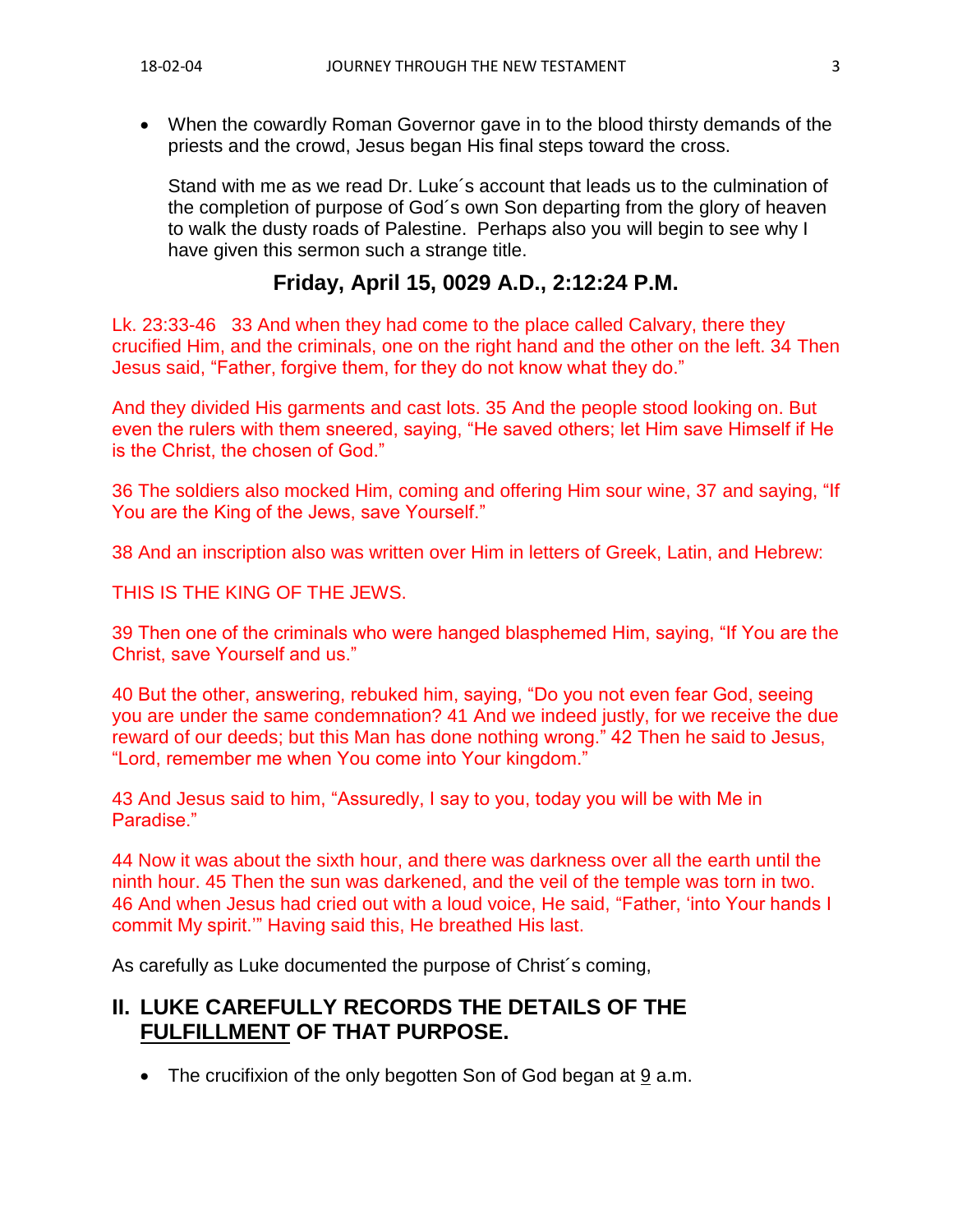- Before the agony of hanging upon the cross for six hours began, Jesus had already suffered horribly.
	- o Even in Gethsemane, His sweat became as drops of blood."
	- $\circ$  Before the mockery of trials began, the soldiers beat Him in the face.
	- o During the night they blindfolded Him and repeatedly struck Him in a cruel game of "Guess Who?"
	- o By the time Jesus stood before Pilate, He was already battered, bruised, dehydrated, and exhausted from a sleepless night. Pilate tried to placate the crowd and acquit himself from judicial murder by having Jesus scourged.
	- $\circ$  Jesus was stripped of His clothes and His hands tied to a post above His head. A Roman legionnaire took the flagellum and prepared to administer 39 lashes across the shoulders, back, and legs of Jesus. This brutal whip was made of several strips of heavy leather with small lead balls and/or pieces of bone attached near the end of each, so designed to grab the flesh as they landed across the back and pull it from the writhing victim.
	- o With each lash, the leather cuts the skin and eventually the tissues underneath, producing excruciating pain and heavy bleeding. The balls of lead make large, deep bruises that are broken open by subsequent blows.
	- o At the end of the scourging, the skin of Jesus' back hung in long ribbons and the entire area was in unrecognizable mass of torn, bleeding tissue.

I wonder if God actually showed Isaiah what would happen to Jesus in a kind of nightmare prophecy, because Isaiah´s words are so painfully descriptive of the actual events.

Is. 53:4-5 4 Surely He has borne our griefs And carried our sorrows; Yet we esteemed Him stricken, Smitten by God, and afflicted. 5 But He *was* wounded for our transgressions, *He was* bruised for our iniquities; The chastisement for our peace *was* upon Him, And by His stripes we are healed.

• The cross usually used looked like a capital "T." (When the staff on which the sign "Jesus of Nazareth, King of the Jews" was attached, it would look like the traditional shape of the cross "t.") It was a cruel practice to make the condemned man carry the cross bar of his cross up the road to Golgotha, "Skull Mountain". There the main support was already upright, firmly planted in the ground.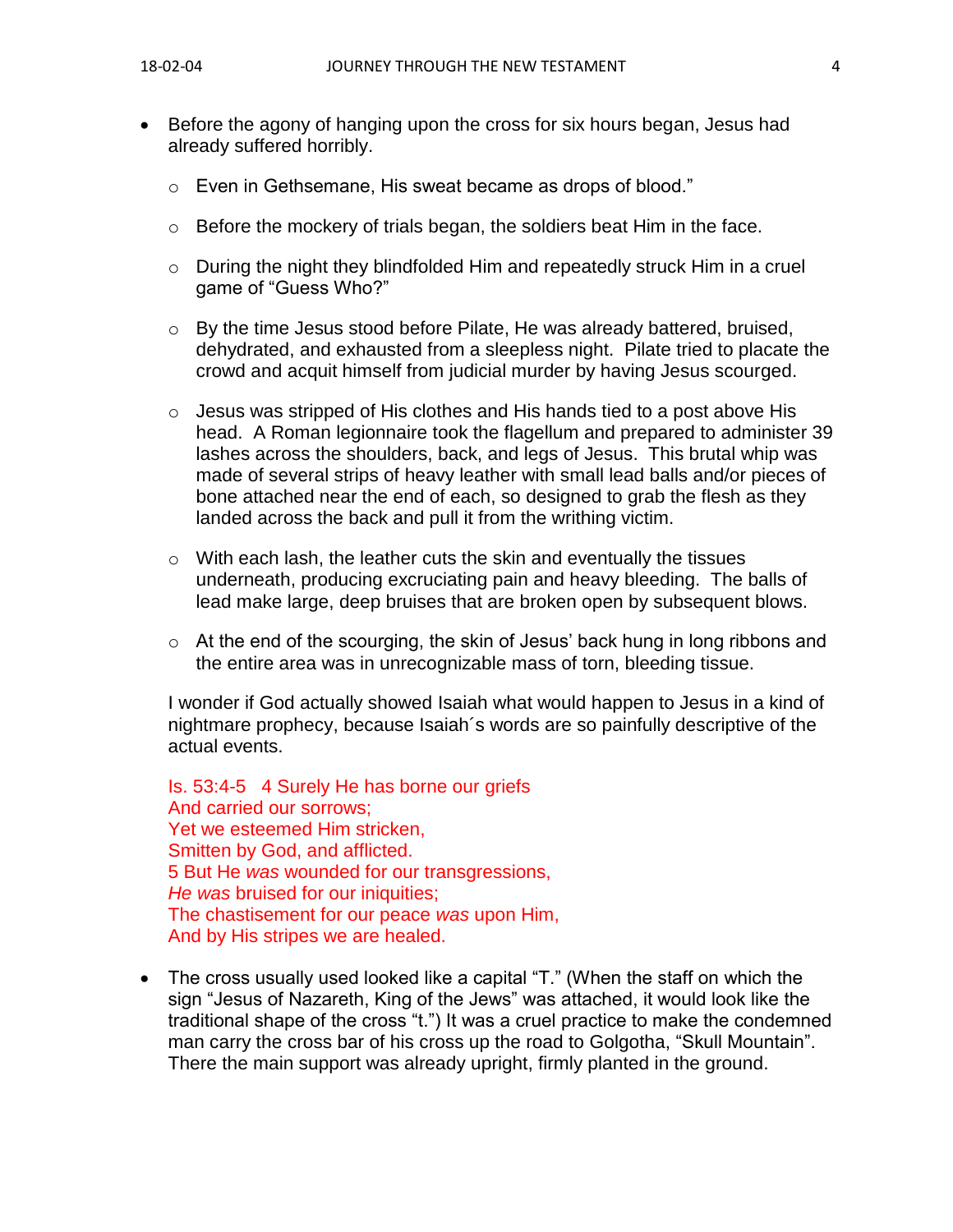- Assuming that the Romans crucified Jesus as they did others (and there is no reason to believe otherwise), events would have taken place as follows.
	- $\circ$  The crossbar is laid upon the ground at the foot of the upright. Jesus is shoved backward upon it, the rough wood and dirt painfully scraping His lacerated back.
	- $\circ$  The legionnaire finds the hole between the two main bones of the wrist and drives an iron spike through each arm. With the aid of ropes, the crossbar with Jesus nailed to it, is lifted and swung into place.
	- $\circ$  With His knees slightly bent, His feet are forced together and nailed either through the arches or the heels.
	- $\circ$  Death on the cross was slow and filled with agony. As the weight of the body pulled upon the arms and the victim attempted to support Himself with His legs, the pain of tearing flesh and pinched nerves moved from arms to legs. Cramps, often violent convulsions, loss of breath, and crushing pain in the chest were what Jesus endured on the cross for us.

Jesus endured almost indescribable physical suffering for us from nine in the morning until noon.

But the worst part of the agony of the cross was yet to come.

At noon, things changed.

Suddenly, darkness covered the earth.

For the next three hours, the Father fulfilled what Isaiah described in

Is. 53:6 All we like sheep have gone astray; We have turned, every one, to his own way; And the LORD has laid on Him the iniquity of us all.

- God the Father began with the sin of Adam and then of Eve, of Cain and Abel, of Seth and all his brothers and sisters and children.
- One by one the Father took each of the sins of mankind, and laid them upon His own dear Son.
- So He proceeded minute by minute, hour upon hour through all the people of history: past, present, future.
- Sometime during those hours between noon and 3 p.m., He came to the name and the life of Michael Alan Claunch.
	- o As I studied this chapter of Luke this week,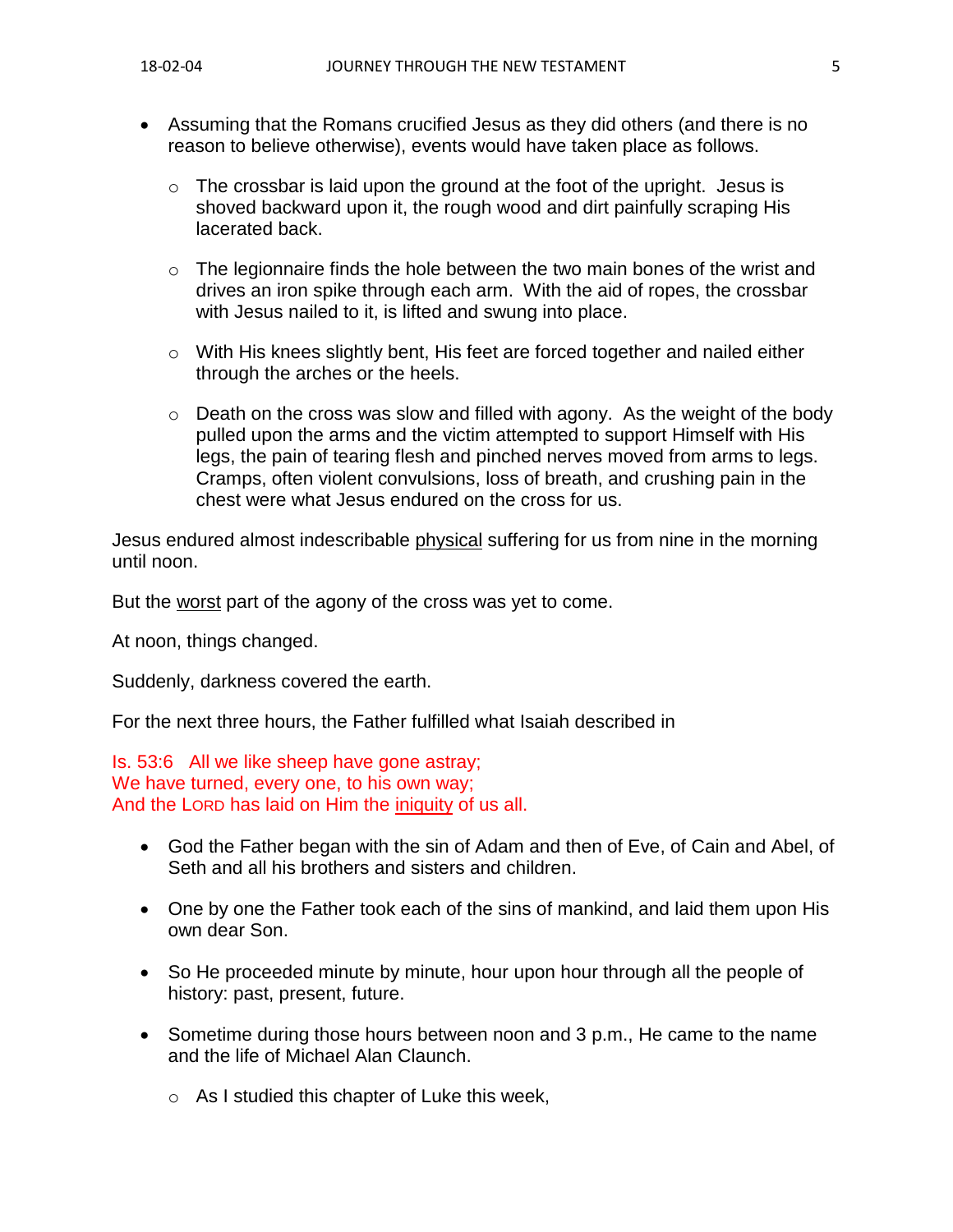- $\circ$  And as I prepared this message to share with you this morning,
- o I thought about my time at the cross.
- $\circ$  I decided to consider when in those three hours of torture as Jesus bore the sins of the world, when did He bear my sins?
- $\circ$  I admit that I cannot calculate it with certainty, but I really wanted to meditate upon that so I figured as best I knew how.
- $\circ$  I took the number of years from creation to the end of the Millennial Kingdom, the best I understand that from the Scriptures.
- $\circ$  Then with the assumption that our sins were laid on Him in the order of when we were saved, I figured when in those 180 minutes of darkness, the Father would have taken my sin, and put it upon His own Dear Son.

The best I could figure, it was Friday, April 15, 0029 A.D., 2:12:24 P.M.

- God the Father took the multitude of my wicked deeds, every selfish word, the long list of my evil thoughts, every sinful motive that found a home in my soul, and put those sins upon Jesus. Jesus became guilty of every wrong thing I have ever done and yes, ever will do.
- And the Father came also to your name, to your life, to your sin. And yours; and yours; and yours, until He came to the name and life of the last man to ever be born in a sin cursed, natural body upon planet earth

Then we read from our beloved, precise friend, Dr. Luke

Lk. 23:44-46 44 Now it was about the sixth hour, and there was darkness over all the earth until the ninth hour. 45 Then the sun was darkened, and the veil of the temple was torn in two. 46 And when Jesus had cried out with a loud voice, He said, "Father, 'into Your hands I commit My spirit.'" Having said this, He breathed His last.

No wonder the earth shook!

The Spirit of God took the veil that hung in the temple, the symbol of the separation between Holy, Holy, Holy God and sinful, sinful man, and ripped it in two from top to bottom.

For with the price for sin forever paid, access of the sinner to His Creator by way of the Redeemer would forever be open.

Around 3 o´clock in the afternoon, His work upon the cross, the purpose for which He come into the world accomplished, Dr. Luke says,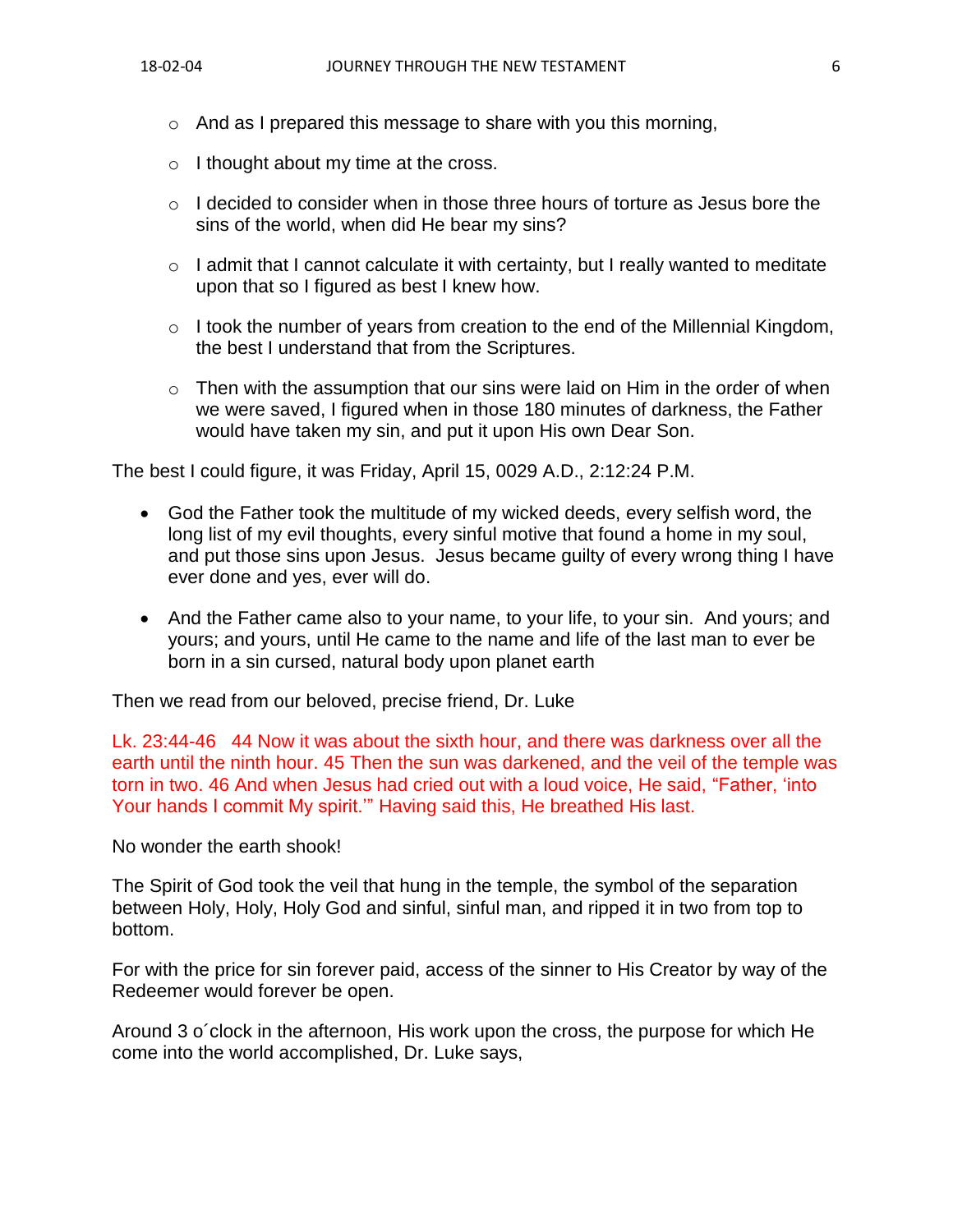Lk. 23:46 And when Jesus had cried out with a loud voice, He said, "Father, 'into Your hands I commit My spirit.'" Having said this, He breathed His last.

And that was the moment that changed my life, my eternity.

#### **THE PRICE FOR SIN WAS FOREVER PAID.**

#### **THE WAY OF SALVATION WAS FOREVER PROVIDED.**

#### **ETERNAL LIFE WAS FOREVER OFFERED.**

Rom. 6:23 For the wages of sin *is* death, but the gift of God *is* eternal life in Christ Jesus our Lord.

Rom. 10:9 that if you confess with your mouth the Lord Jesus and believe in your heart that God has raised Him from the dead, you will be saved.

CONCLUSION: I am a very blessed man. God has seen to it that I have been under the teaching of God´s Word ever since I was a baby still in the womb of my mother as she carried me with her to church.

After I was born, two weeks later, I was back in church!

But the first church I remember attending was in the western part of Houston, and I was a preschooler. I remember standing for the singing and my dad bending down to tell me that I could not sing Davy Crocket while everybody else sang a hymn.

I was just learning to read, and the words in the hymnal were hard, but I started to learn the songs just by listening and repeating. The first hymn I remember leaning and loving was

**Alas! and did my Savior bleed And did my Sov'reign die? Would He devote that sacred head For sinners such as I?**

**Was it for crimes that I had done He groaned upon the tree? Amazing pity! grace unknown! And love beyond degree!**

**But drops of grief can ne'er repay The debt of love I owe: Here, Lord, I give myself away, 'Tis all that I can do.**

**At the cross, at the cross where I first saw the light, And the burden of my heart rolled away,**